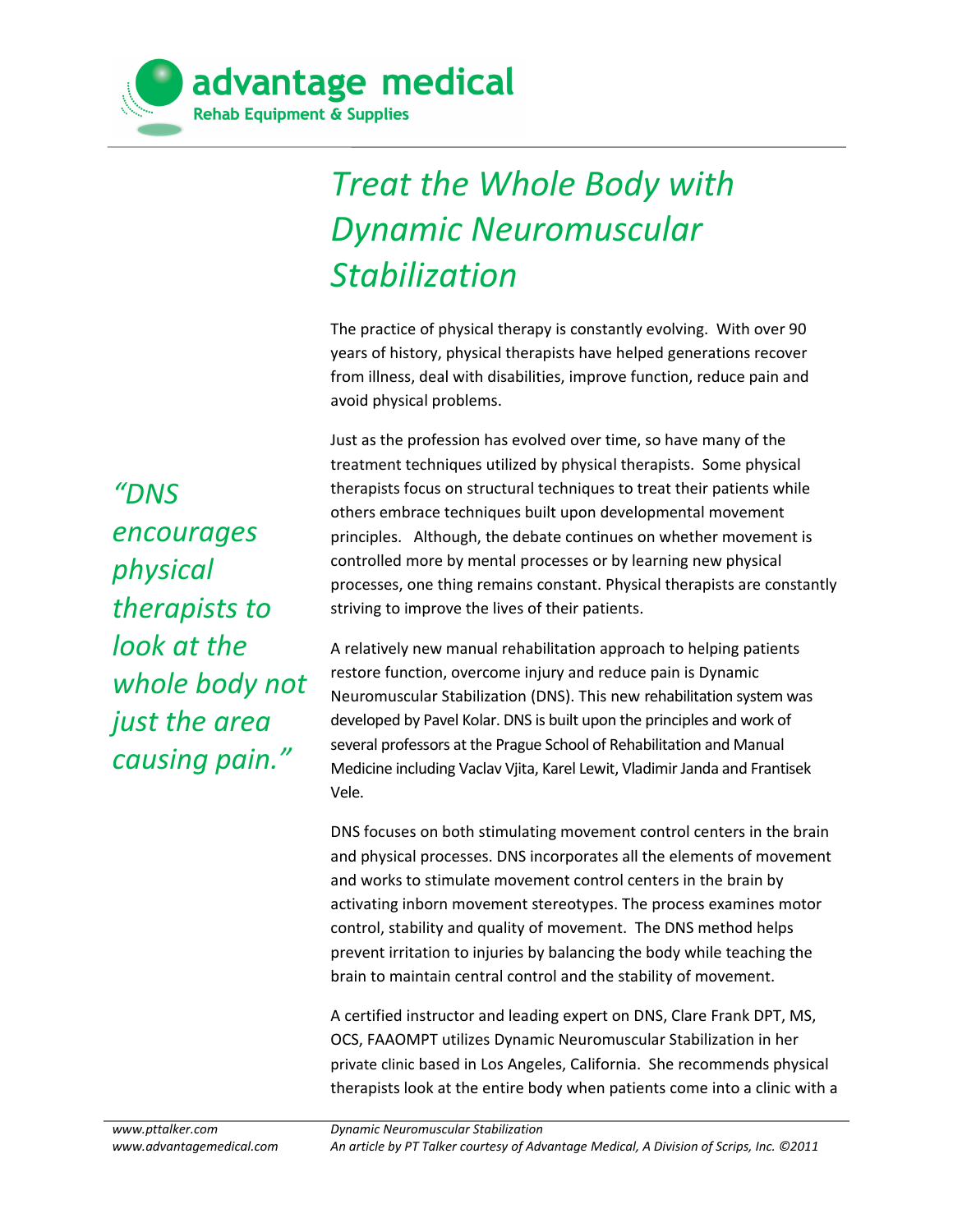

*"Dynamic Neuromuscular Stabilization Teaches the Brain to Maintain Control and Stability of Movement."*

specific complaint, such as a shoulder injury. Instead of focusing on the malfunction of the joint itself, she encourages physical therapists to complete a movement analysis and examine all the potential contributors to the pain. A lack of dynamic trunk stabilization can contribute to pain throughout the body. DNS can be used to train the deep core of the body to re-establish natural movements and prevent irritation to the area injured by restoring balance to the entire body.

Individuals interested in learning more about Dynamic Neuromuscular Stabilization can find information on the Rehabilitation Prague School website (rehabps.com).

• *Interested in learning more about Dynamic Neuromuscular Stabilization? Listen to DNS expert, Dr. Clare Frank in a PT Talker podcast on the topic at [www.PTtalker.com.](http://www.PTtalker.com/)*